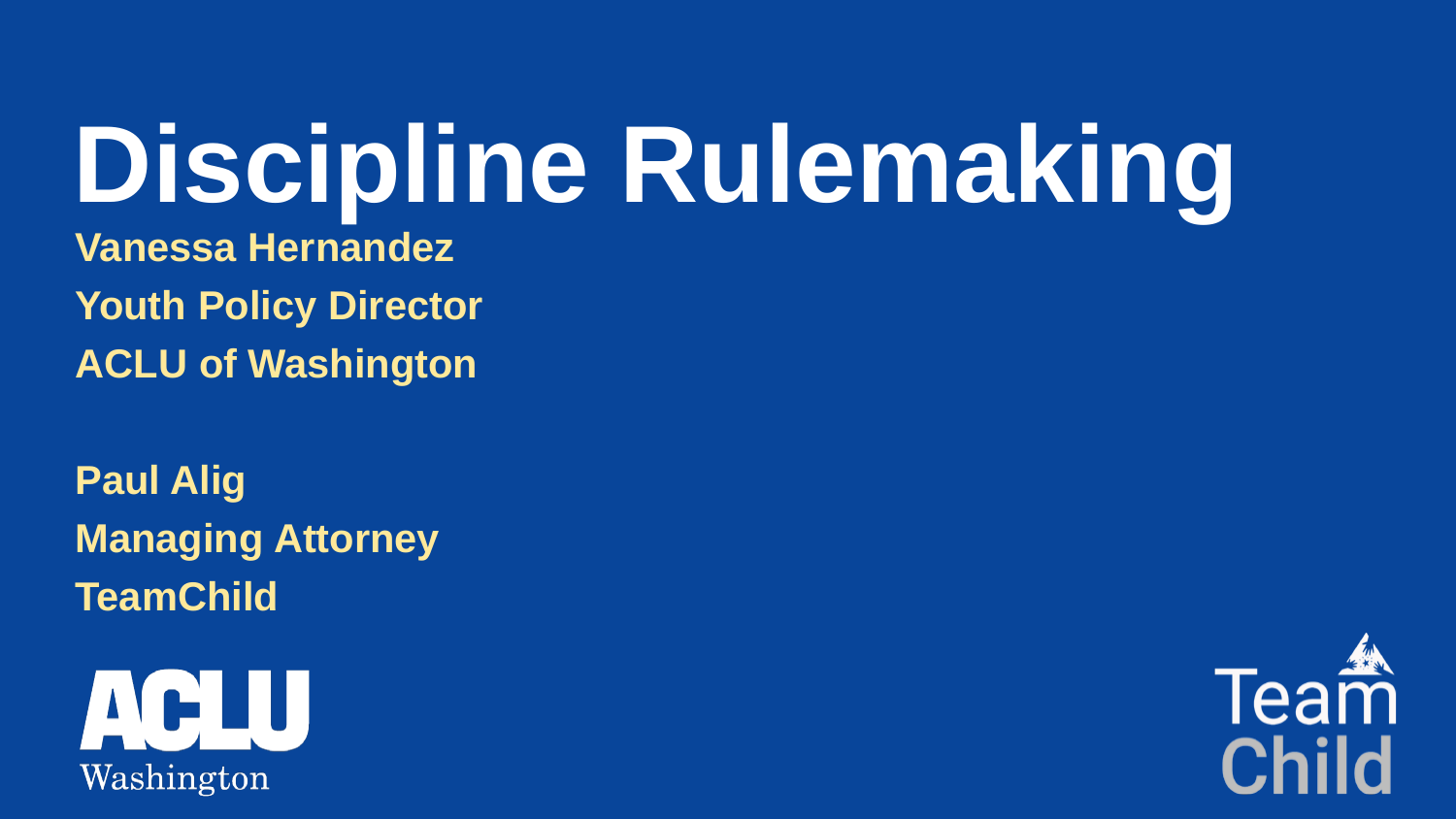#### **Laws and regulations**



Passes laws (RCWs) that bind every district in Washington

#### Legislature **Contract Contract Contract Contract Contract Contract Contract Contract Contract Contract Contract Contract Contract Contract Contract Contract Contract Contract Contract Contract Contract Contract Contract Co** Public Instruction (OSPI)



Interprets laws in regulations (WACs), plus has guidance and enforcement power.

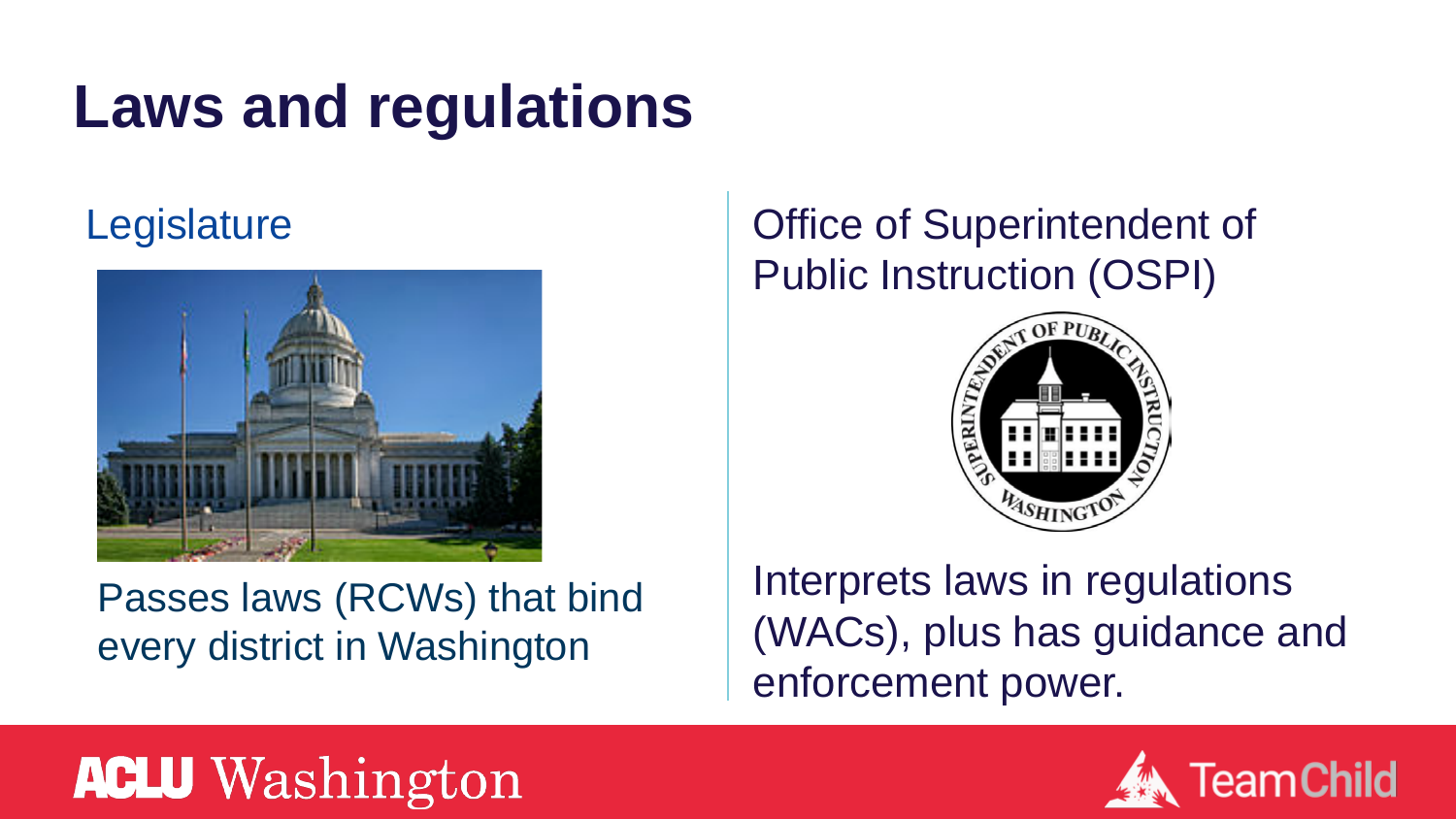

#### **School Districts**

Make policy consistent with law and regulations

Puts policy into practice

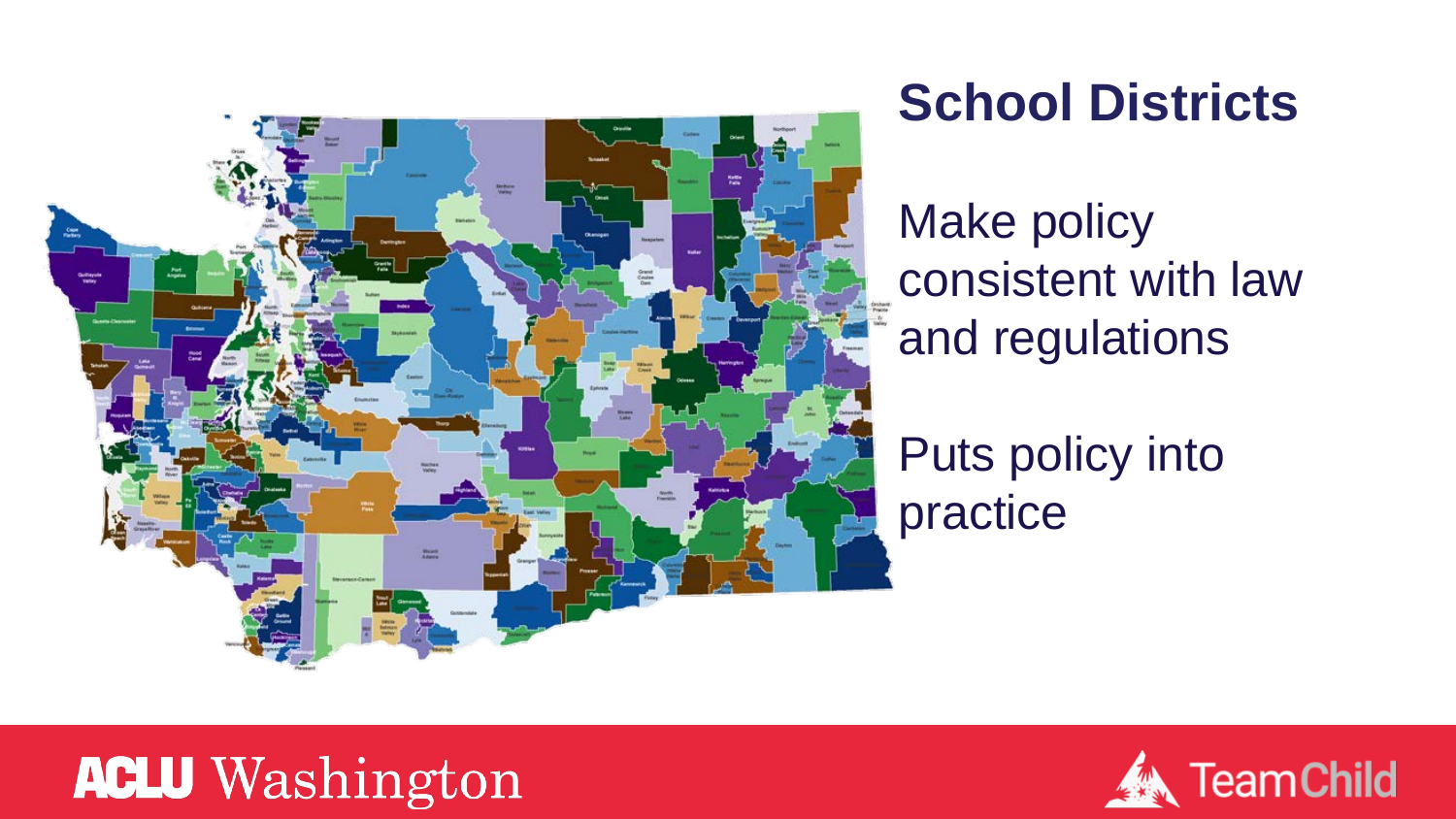#### **Why is OSPI making rules about school discipline?**

- Appleseed, TeamChild, Garvey Shubert Barer, ACLU (with much help from many others)
- Came together in 2010 out of a mutual concern about the negative impact of out of school exclusions on Washington students
- Public disclosure requests sent to all 295 school districts for the 2009-2010 school year.
- Report raised many concerns about schools use of discipline



The educational & economic costs of exclusionary discipline in Washington State

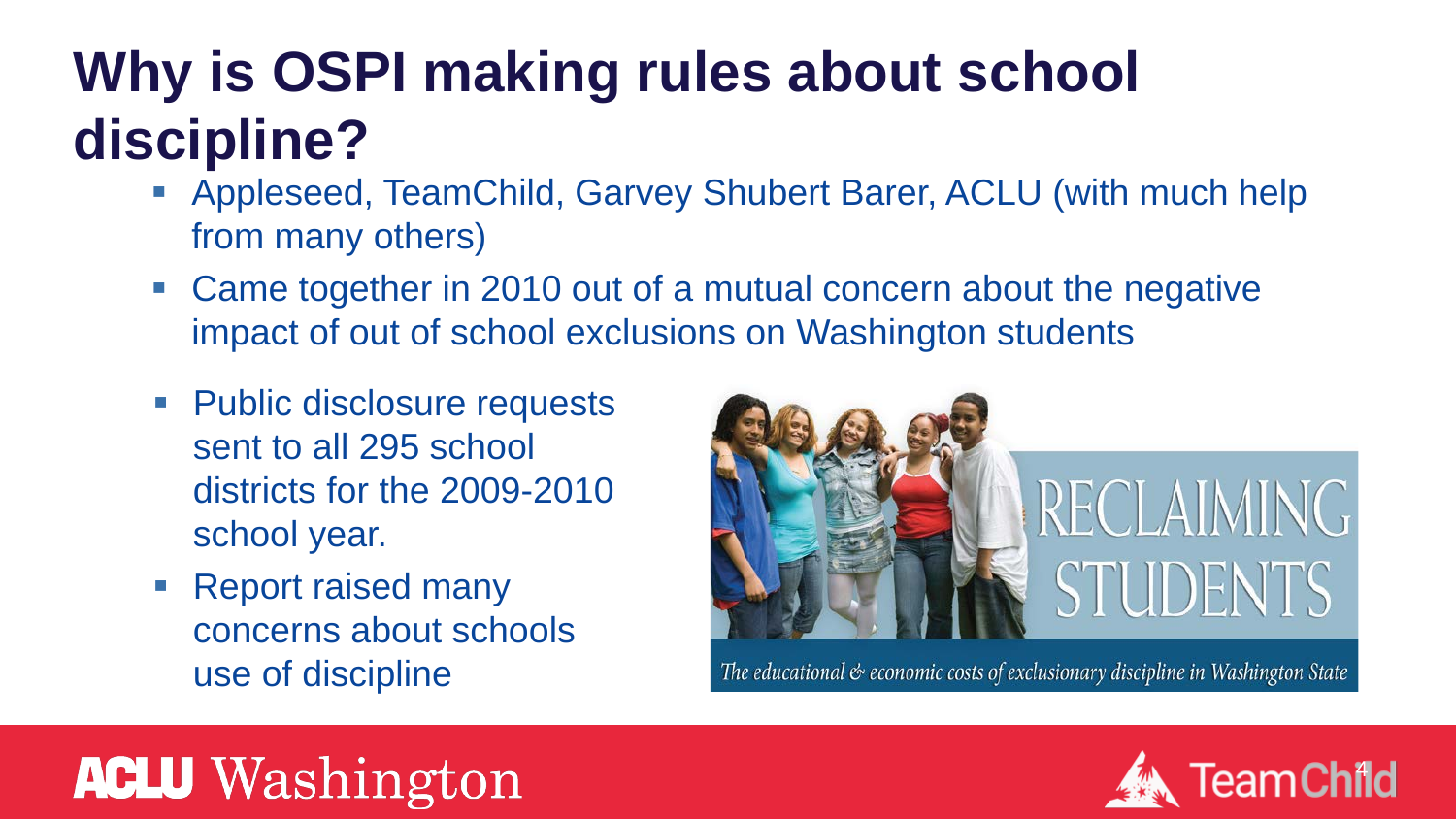#### **2013 Washington Legislature Ends Indefinite Expulsions**





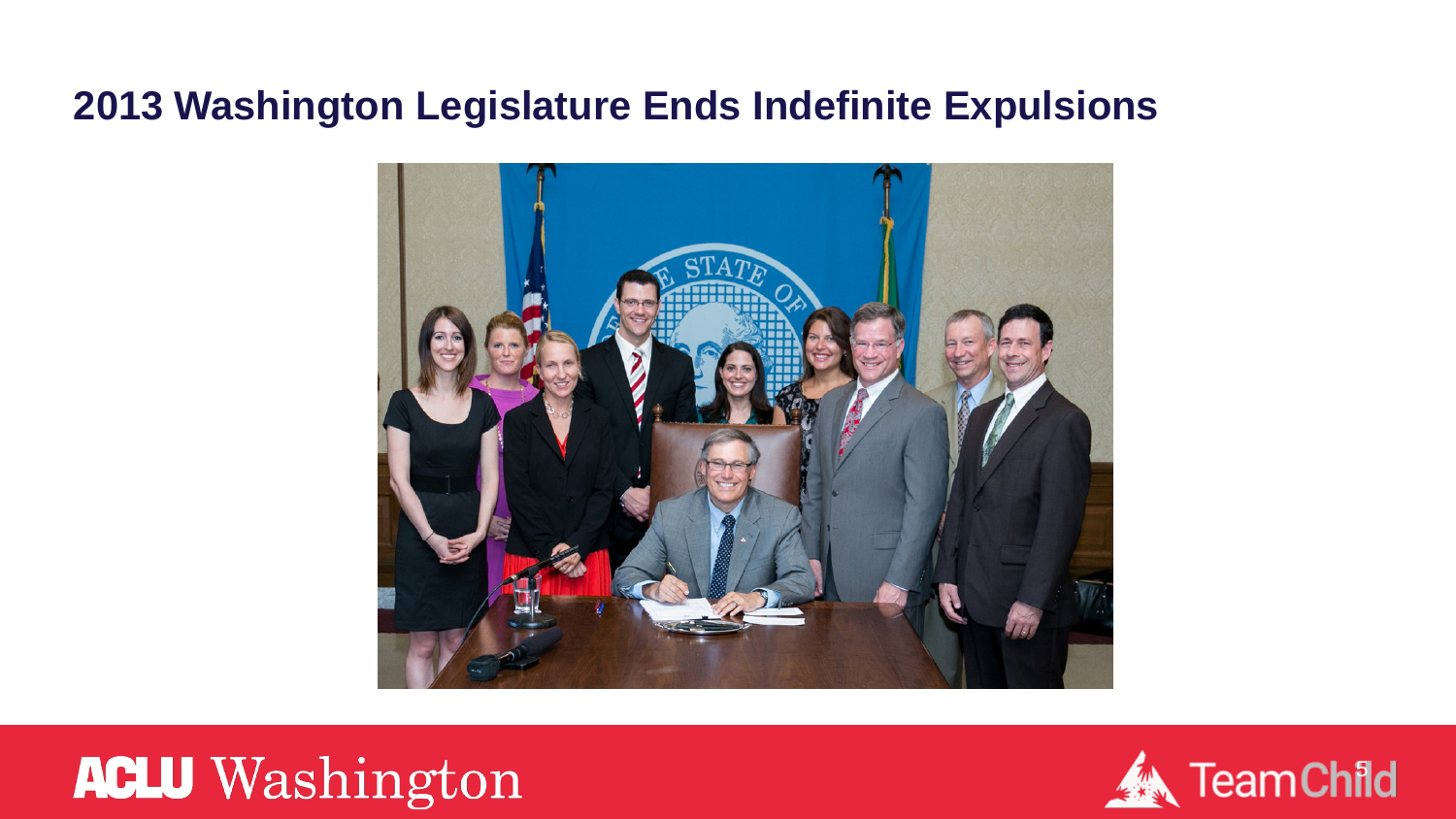# **Reforms Continue**

- 2014 School Discipline Task Force convened
- Summer of 2014 Hundreds of citizens provide comments to OSPI about School Discipline Rules
- 2016 HB 1541 passes the legislature with many more changes
	- Suspensions/expulsions limited to one academic term
	- Education Services required
	- **Reengagement meetings Required**
- 2017 OSPI starts rulemaking again
	- Hundreds more citizens provide public comments during 4 hearings

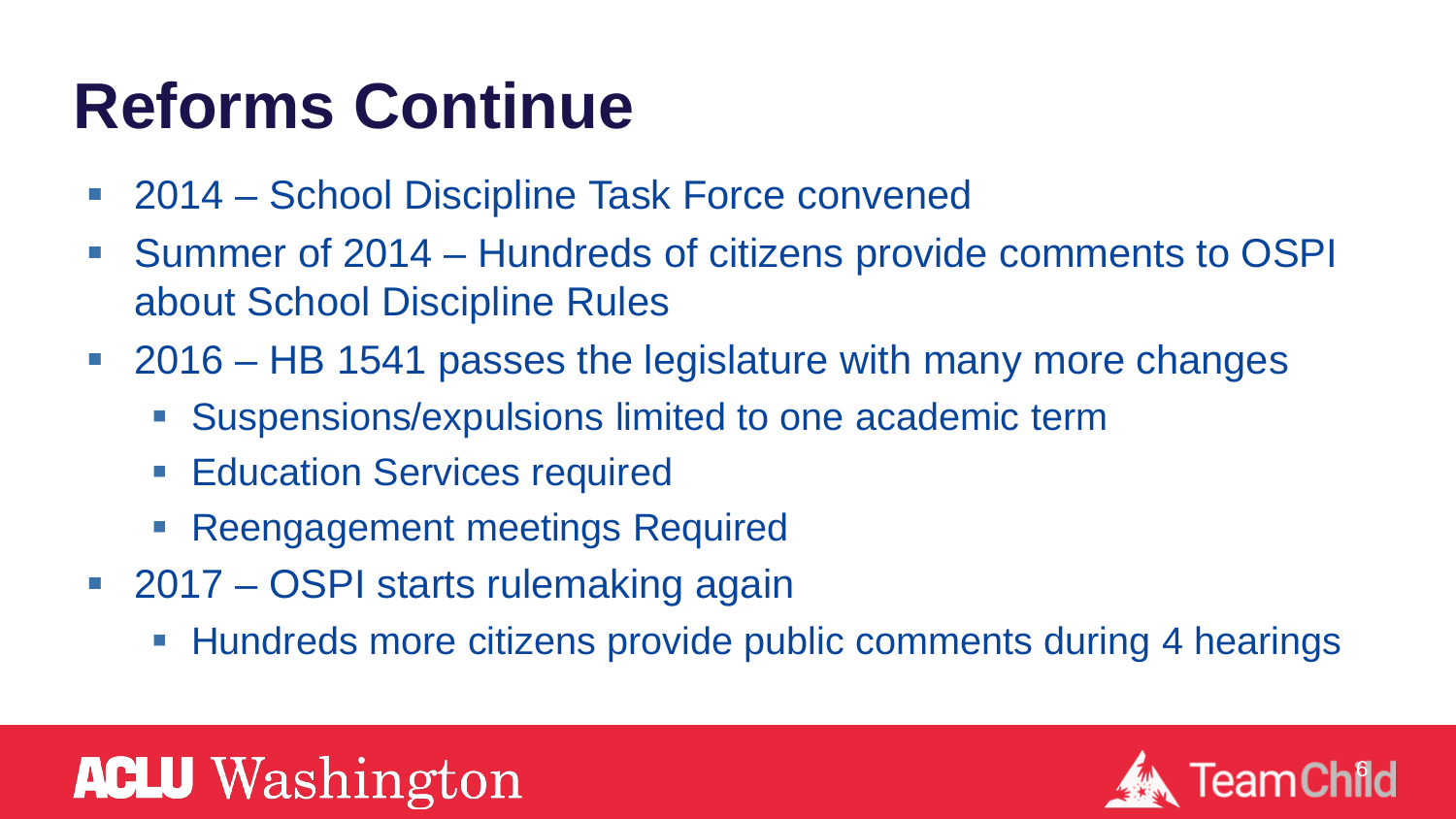#### **How are regulations made?**

# NOTICE

and

# COMMENT



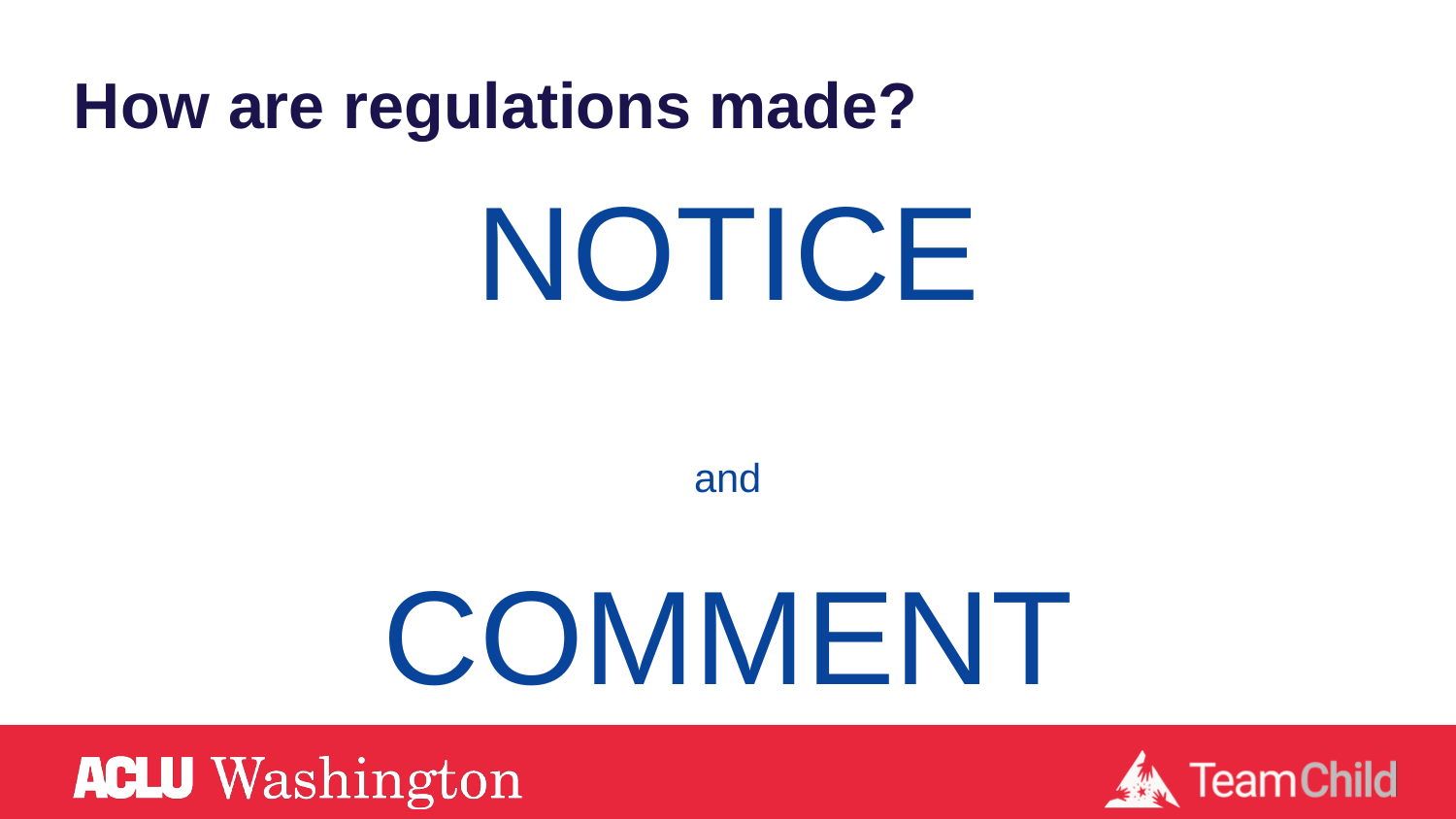# **Timeframe: Discipline Regulations**

- November 2016: CR-101 (notice of proposal)
- September- November 2017: Notice and comment (round 1)
- **February 21, 2018: Second notice of proposed rulemaking**
- May 2, 2018: Comment period closes/ last hearing in Spokane.
- Summer 2019: Final rules anticipated, school districts likely to revise policies
- 2018-2019 School year: New rules/ policies effective



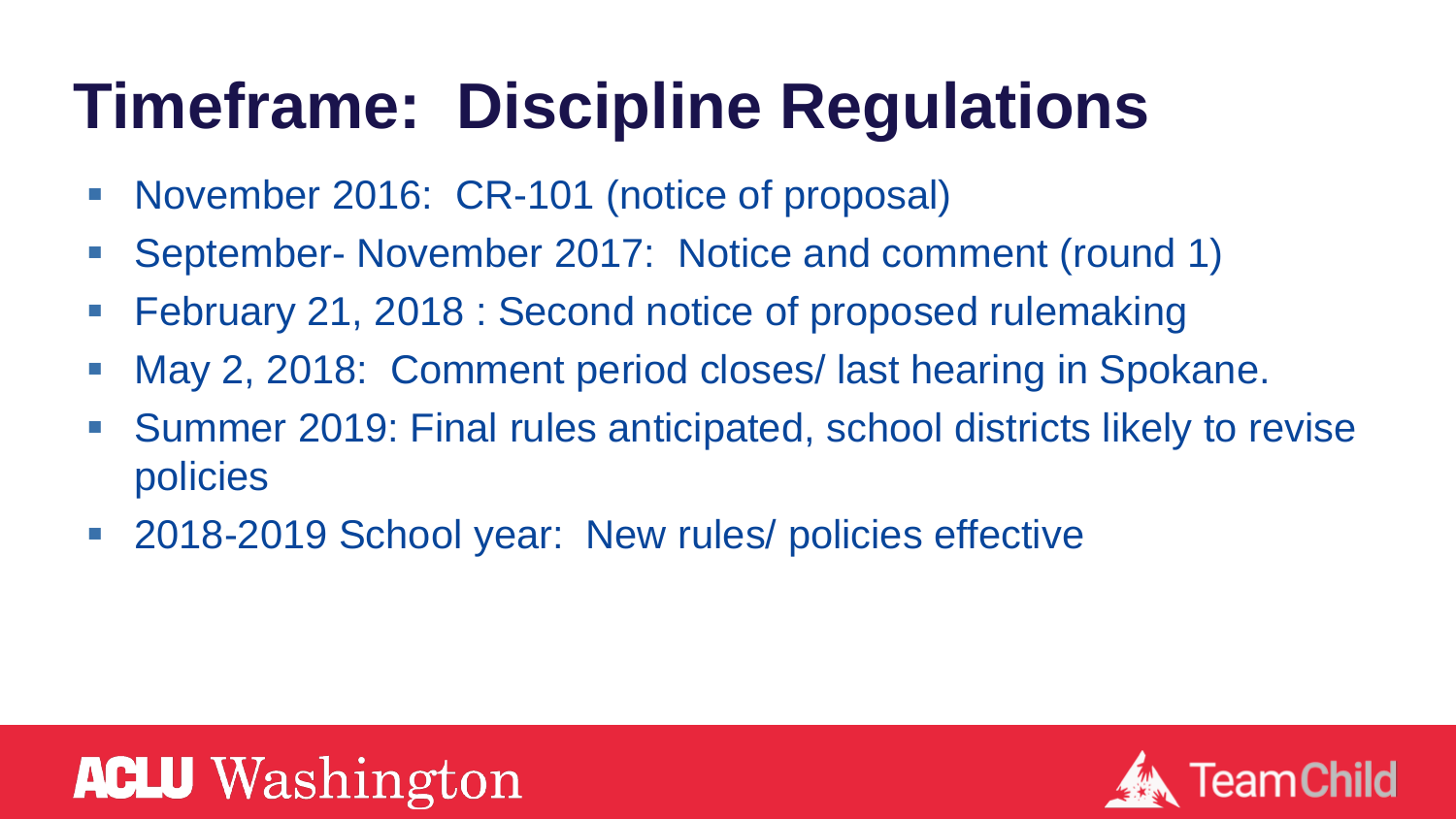### **Highlights of 2017-2018 Discipline Rules**



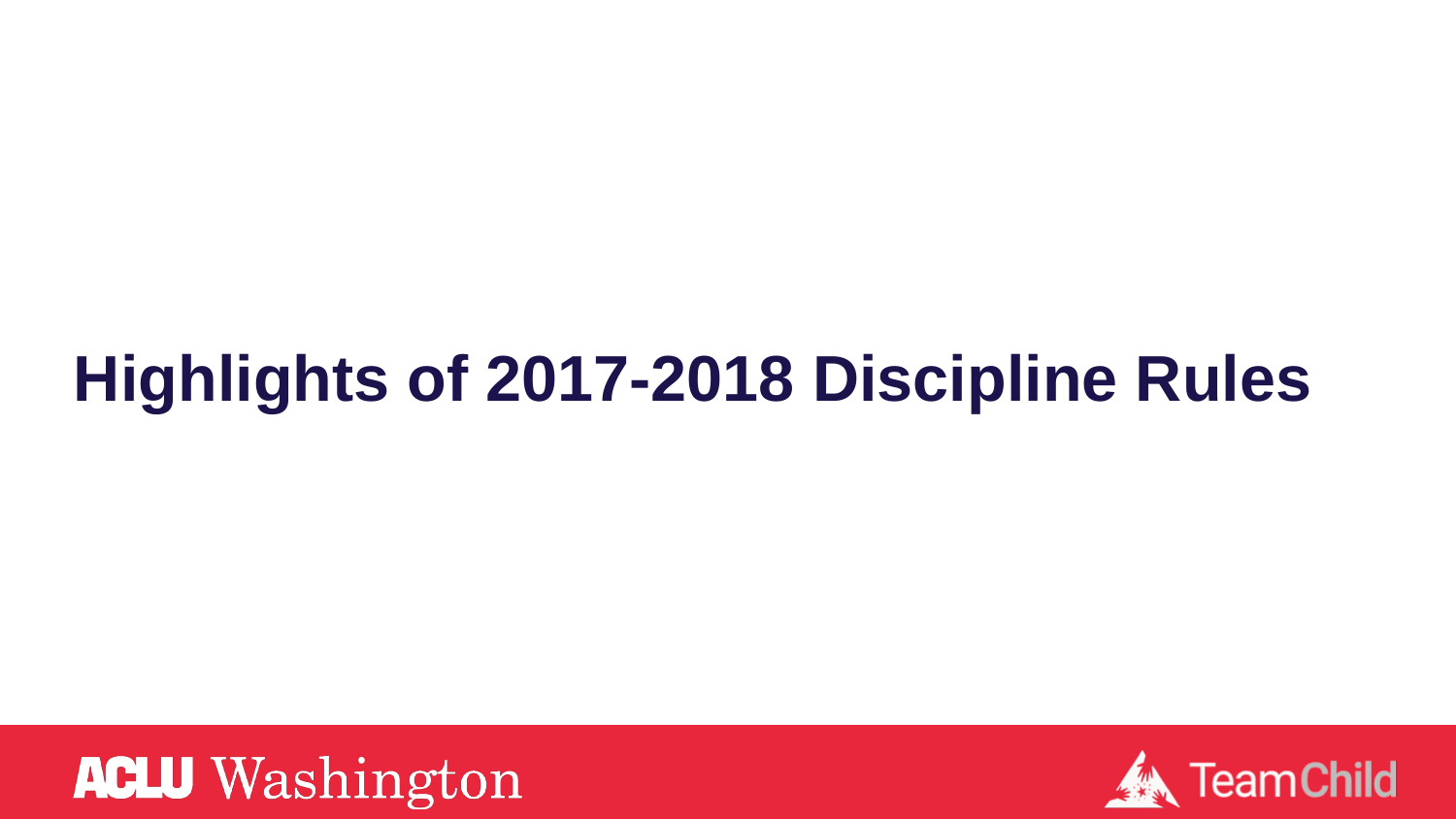# **Alternatives to Exclusion**

- Discipline to be administered in a way that **keeps students in classroom** to maximum extent possible. WAC 392-400-110
- District discipline policies must **identify other forms of discipline** to be used before classroom exclusion, may include menu of best practices. WAC 392-400-110
- Before administering suspension, district must consider student **individual circumstances** and nature of violation to determine whether exclusion appropriate. WAC 392-400-430

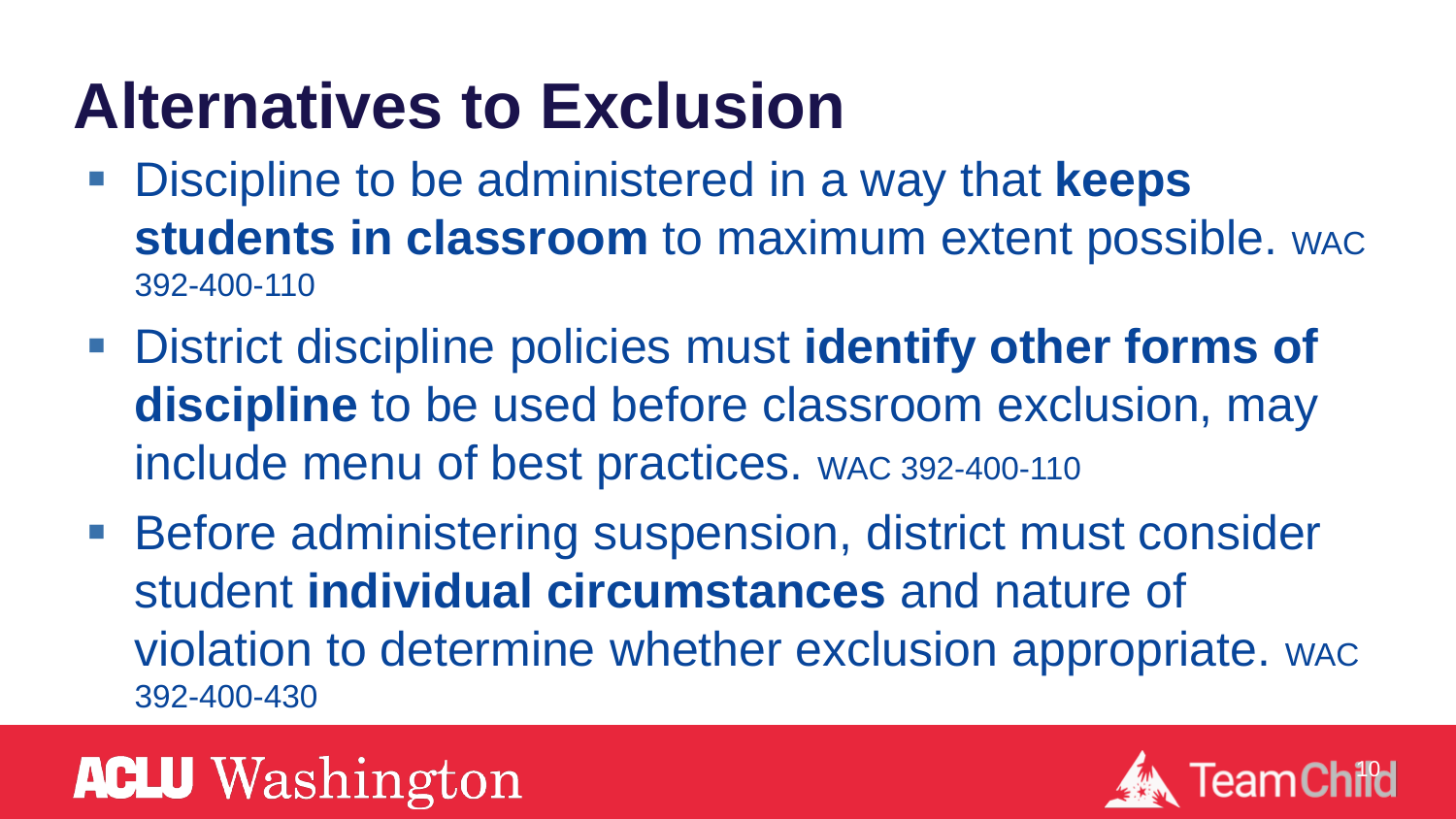### **Zero Tolerance Ended?**

**Proposed WACs remove language regarding exceptional** misconduct offenses





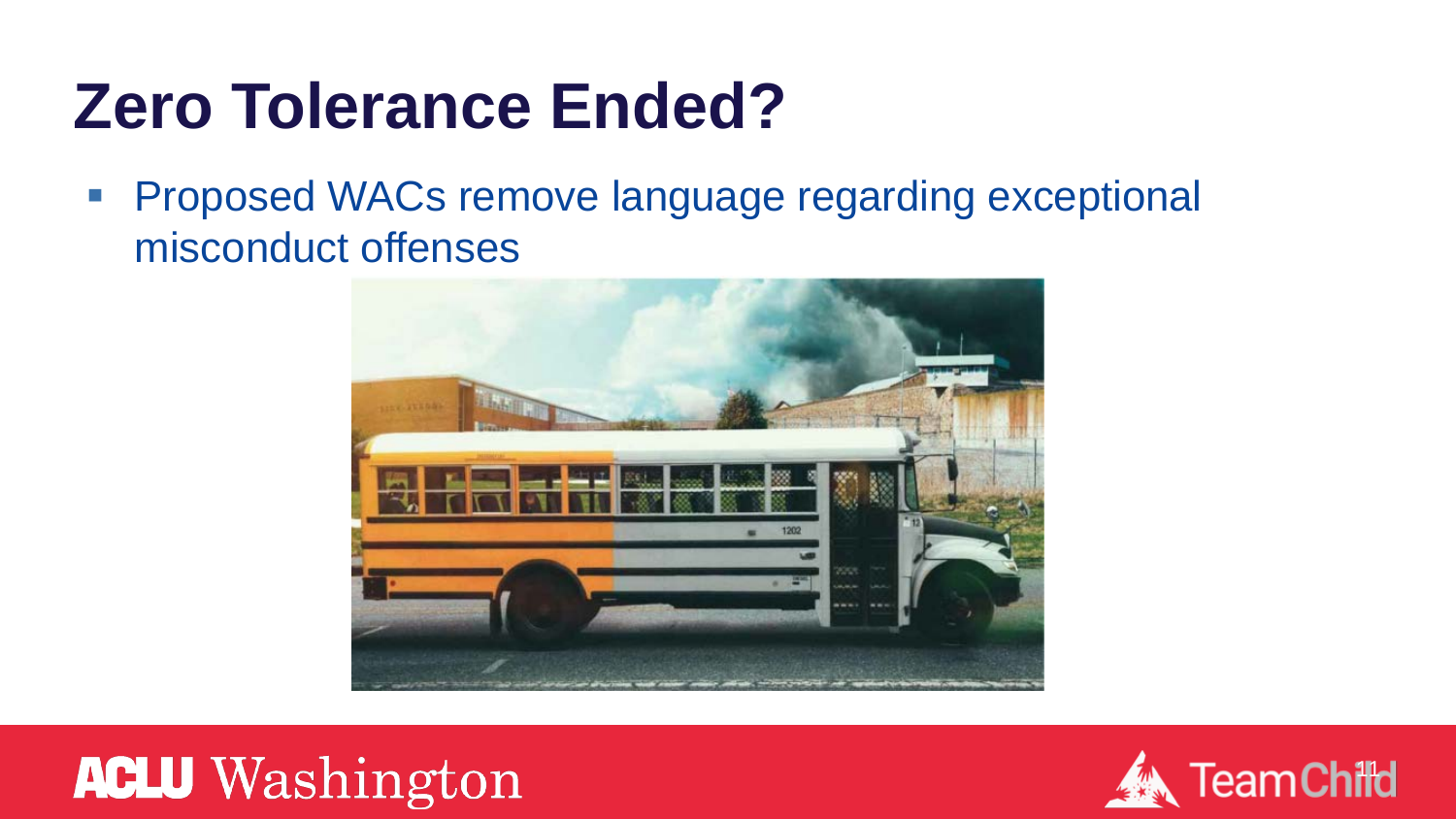#### **Parent Engagement**

- **Early involvement** of parents in supporting students to meet behavior expectations. WAC 392-400-010
- District staff to make "**every reasonable attempt** to involve parents in resolution of behavioral violations" wAC 392-400-010
- Parents **notified** about classroom exclusion as soon as possible. WAC 392-400-335
- **If student facing short term suspension, given option to call parents** before conference with admin. If long term suspension, admin. must make "reasonable attempt" to contact parent for notice and participation. WAC 392-400-455, WAC 392-400-350

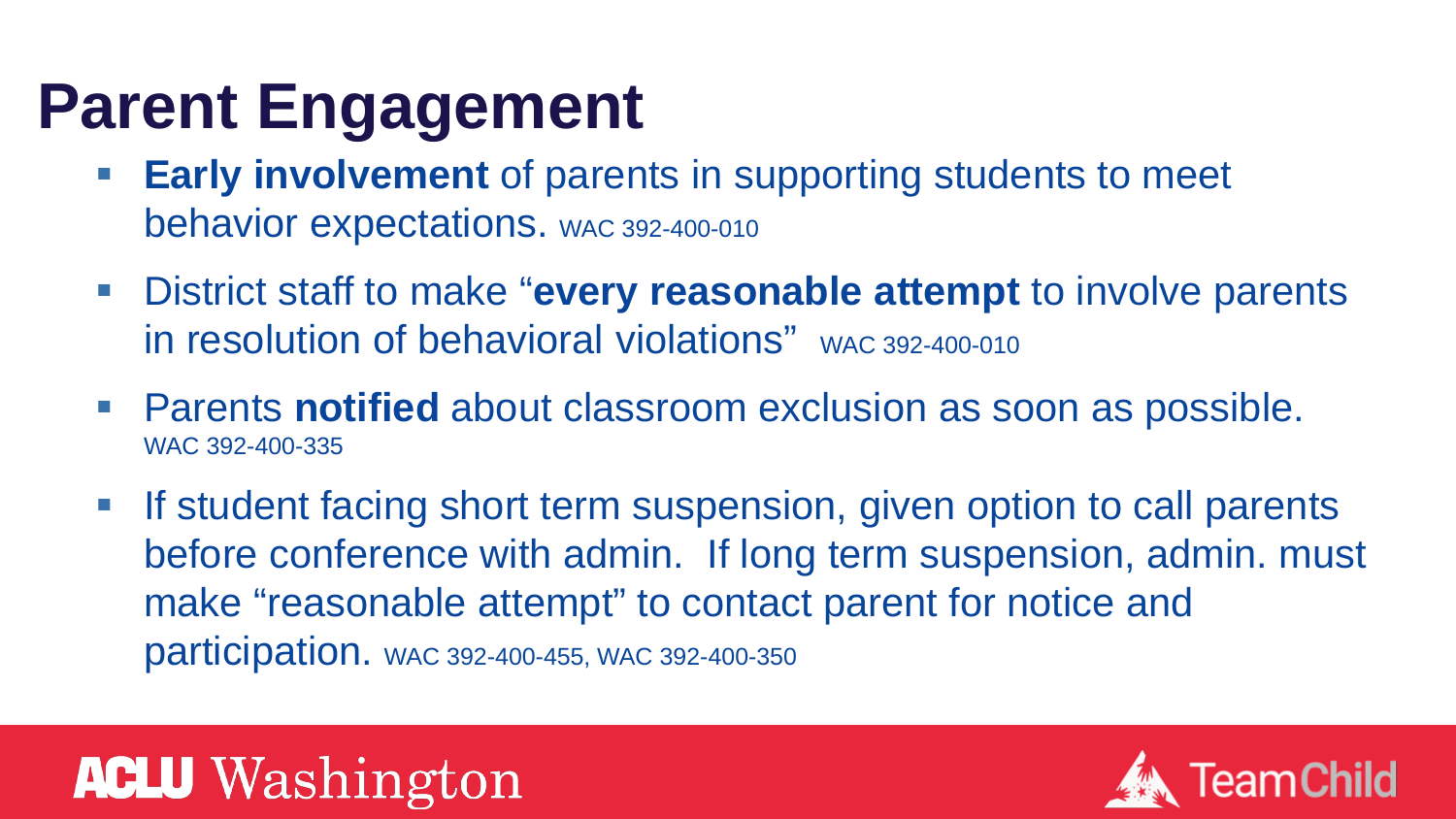### **Parent Engagement**

- Notices and procedures must be in language student and parents understand. WAC 392-400-335, 445, 450, 455, 460, 465, 470, 480, 515, 520, 525, 530, 710, 815
- **IF In deciding ed services, district must consider meaningful input from** family. WAC 392-400-610
- In reengagement meeting, district must
	- Collaborate with student and parent
	- Consider "as appropriate, students' cultural histories and contexts, family cultural norms and values, community resources, and community and parent outreach). WAC 392-400-710



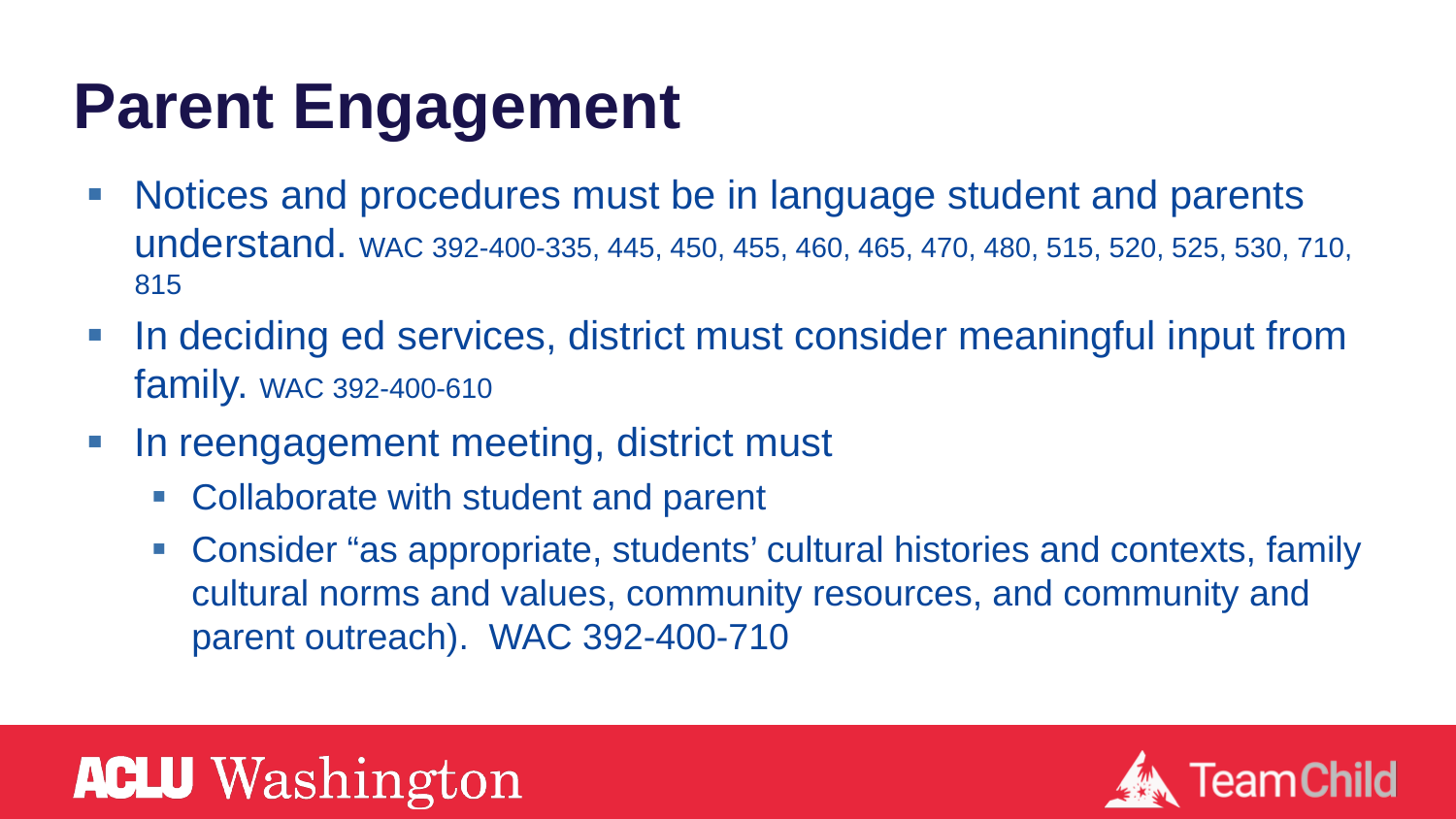#### **Classroom Removal**

- Other interventions must be tried before removal or suspension. WAC 392-400-430.
- **If classroom removal is for more than balance of a school** day, must be treated like suspension. If student removed from school, must be suspension. WAC 392-400-330
- In-school suspension= staff must be present and accessible to keep student current with classwork. WAC 392-400-435.

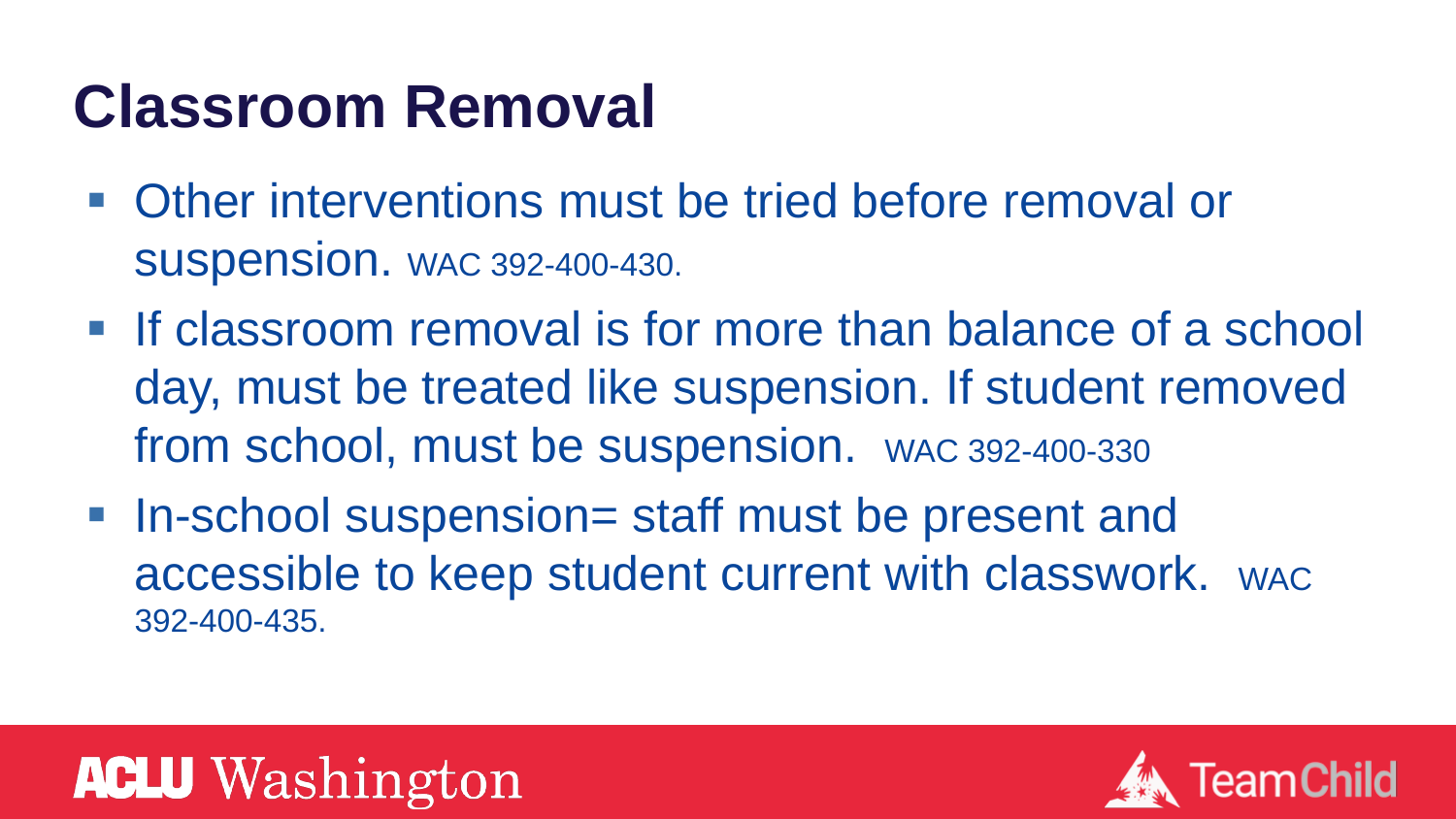### **Education Services**

- Less than 5 days = coursework, access to school personnel, and opportunity to make up assignments and tests
- 6-10 days: School coordinator to contact students/parents and coordinate delivery and grading of work
- 10 days plus: Alternative learning experience in compliance with WAC 392-121-107 (online, alternative school, etc.)



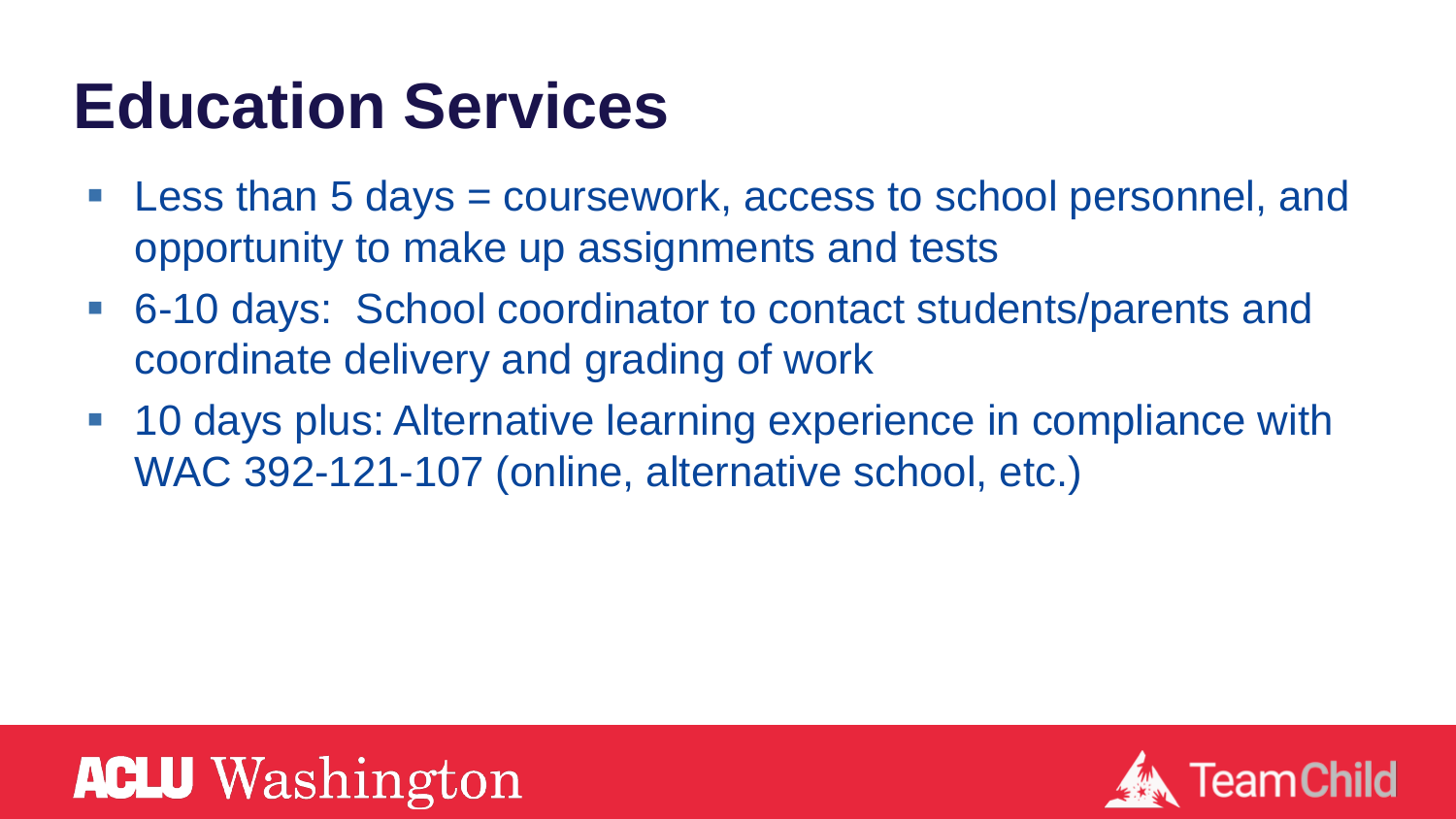#### **Areas for Potential Improvement**

- **Culturally responsive discipline policies:** Are there areas beyond reengagement to emphasize parent and community collaboration?
- **Special Education:** Should the WACs related to disciplinary removals of students in special education be revised?
- **Administrative Transfer:** Schools cannot prohibit students from returning to their typical school after suspension, but can "administratively transfer" a student if the basis isn't the behavioral violation. WAC 392-400-430
- **Suspension Imposed by Other District:** District can continue suspension/expulsion imposed by other district if the student's behavior violates new district behavioral code. WAC 392-400-810

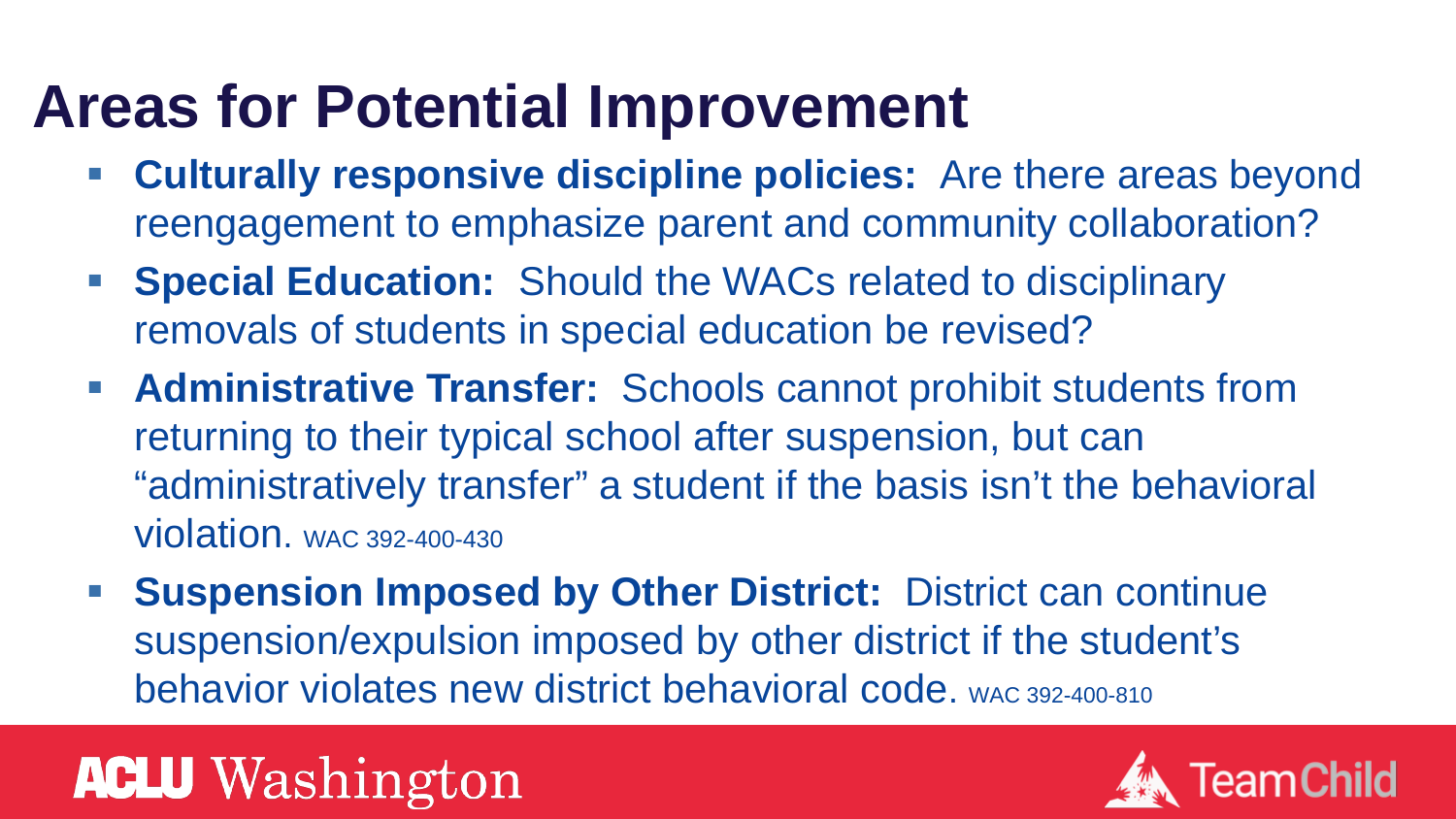

Photo Copyright Flickr-Via Tsuji

#### **For more information:**

#### Vanessa Hernandez: policy@aclu-wa.org www.aclu-wa.org